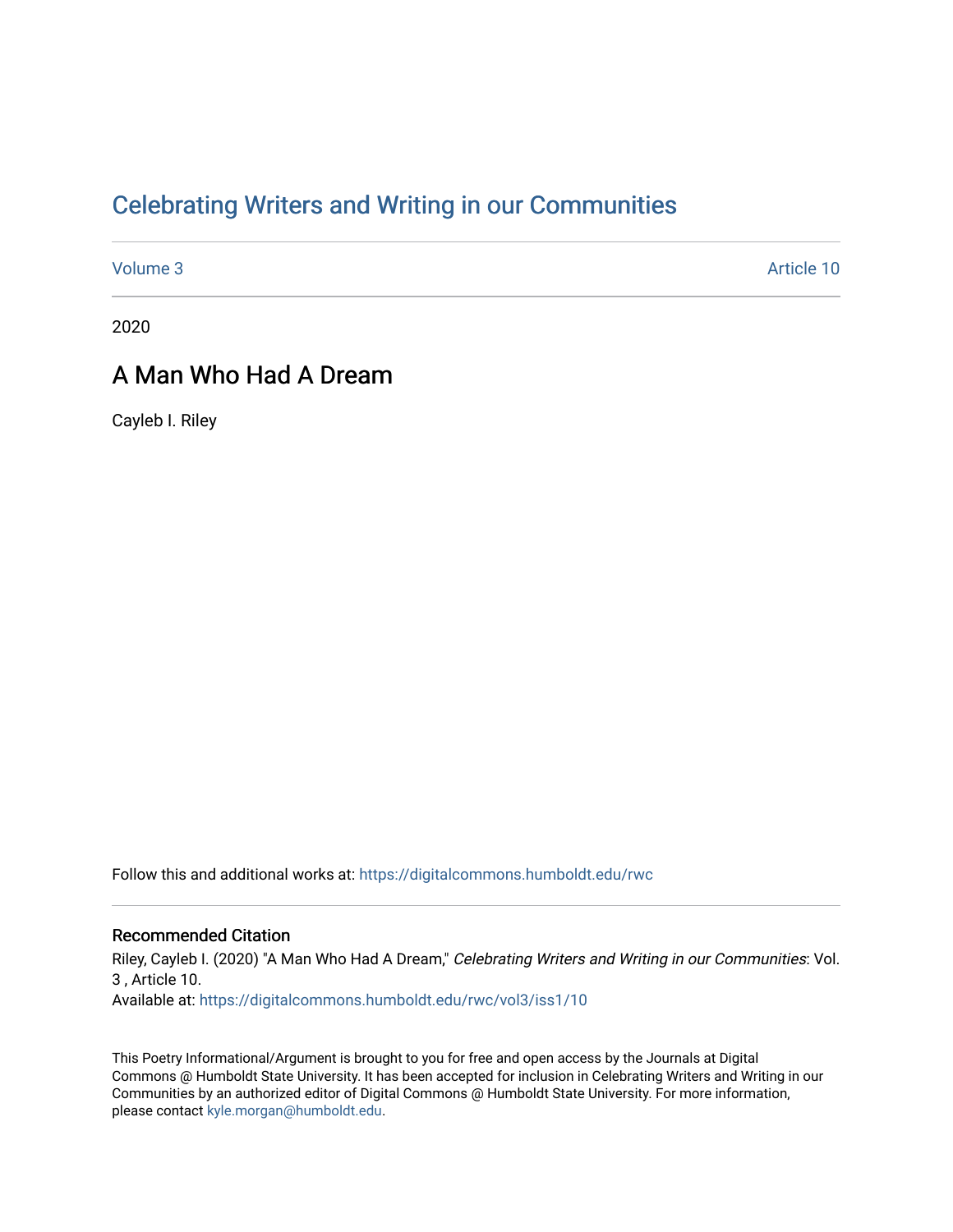# **A Man Who Had a Dream**

# **By Cayleb Ilani Riley**

There was a man who had helped the world He had a dream A dream to make a voice For all people of race To have equals Among this place He was a king The Martin King He helped not only men and women of color But also taught us the ways of respecting a fellow life lover He is remembered for what he did for us So we give him thanks for his perseverance He had helped this nation to become what it is He created a fellowship That was for all to join To be one as a nation He was respected all around But people of power wanted to keep their ground He was shot down He was attacked He was thrown He was bat